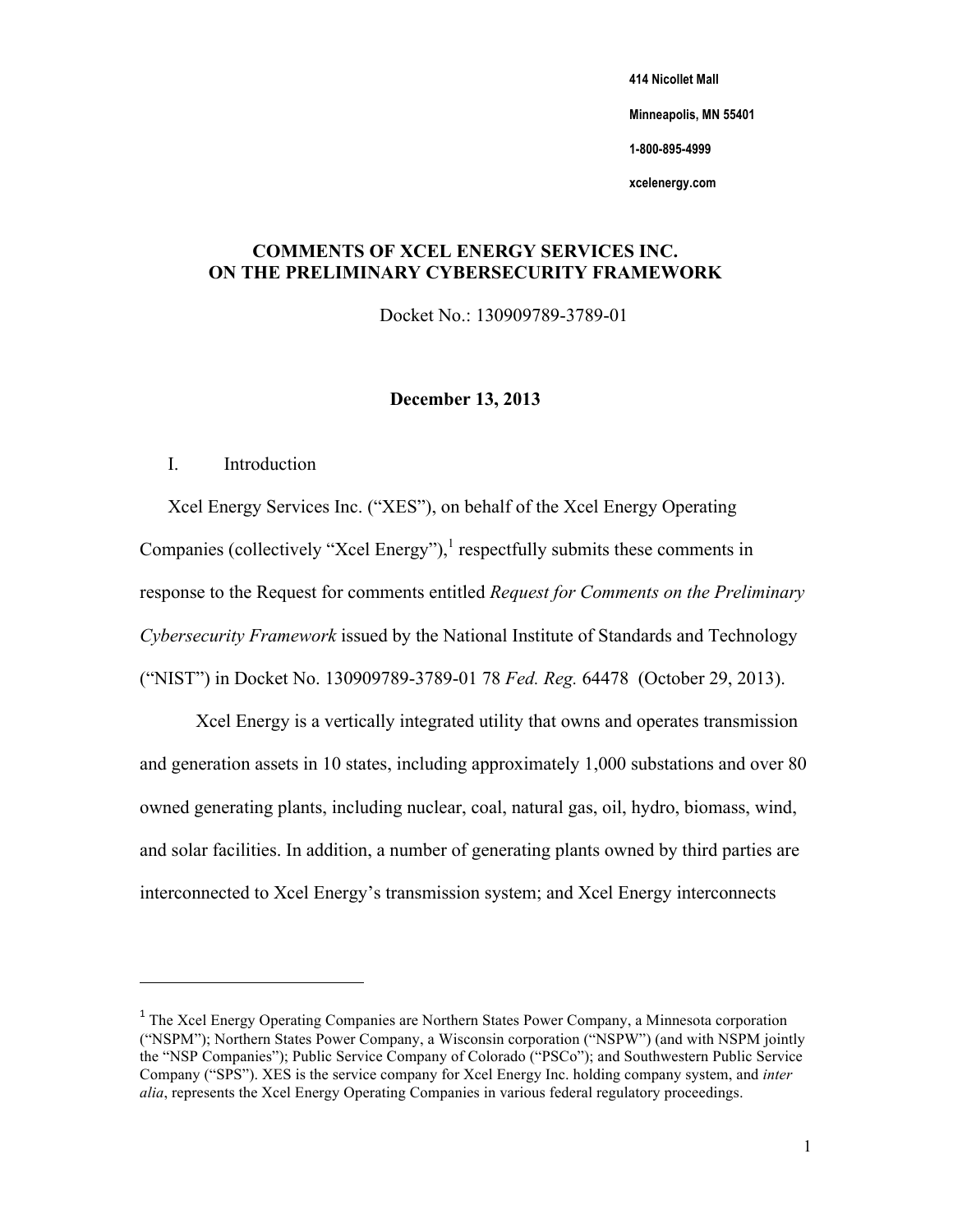with numerous entities that own and operate electric generation and transmission facilities.

 protection, resiliency, and reliability of the critical infrastructure that it owns and Xcel Energy is in the business of delivering cost-effective and reliable electricity to its retail and wholesale customers. As such Xcel Energy is committed to ensuring the operates. Xcel Energy has invested—and continues to invest—millions of dollars in infrastructure protection, resiliency, and reliability improvements. These investments address not only enhancements required by the standards adopted by the North American Electric Reliability Corporation (NERC) but also enhancements that Xcel Energy has voluntarily implemented in furtherance of its own business objectives.

 Xcel Energy also supports the goal of ensuring the protection, resiliency, and reliability of critical infrastructure assets owned and operated by others but relied upon by Xcel Energy. We appreciate the opportunity to participate in the process of building the Framework.

 Xcel Energy assisted in the development of and supports the Energy Sector comments submitted by the Edison Electric Institute ("EEI") in this docket. These comments are intended to be complementary by providing greater detail to the broad themes in the Energy Sector filing.

II. Executive Summary

 Below is a summary of Xcel Energy's comments and concerns with the Preliminary Cybersecurity Framework (the 'Framework'). We are also providing suggested edits to the Framework document using the separate Preliminary Cybersecurity Framework Comments Template (the 'Comments Template').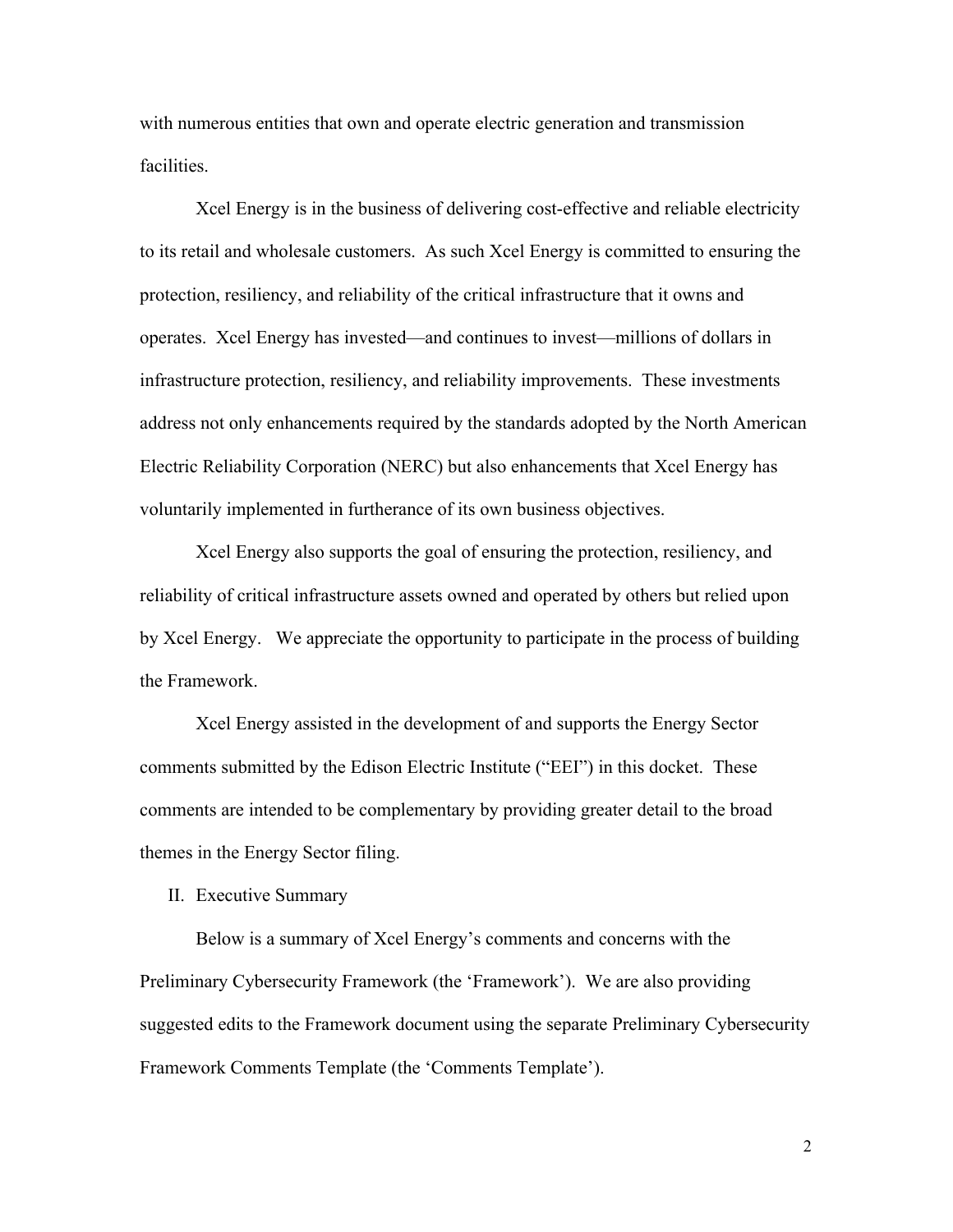#### **A. Focus the Framework on critical infrastructure**

 *Cybersecurity* ('EO') is critical infrastructure ('CI'), not all business processes and risks. This focus becomes lost when the Framework engages in a more general discussion of systems and assets essential to CI functions. The scope of the Executive Order 13636, *Improving Critical Infrastructure*  business risk management practices without subsequently leading organizations to define their role in management of risks to CI. As a result, the Framework must be modified to continuously reinforce, within the language of the Core, that the scope is limited to

#### **B. Focus the Core on security outcomes and risk-based use of the Framework**

 and doing so will likely dilute the EO efforts to encourage improvements in critical infrastructure cybersecurity. Organizations should be expected to apply concepts in the Framework based on the risk associated with individual systems and assets supporting CI. It is resourceprohibitive to manage and protect all of an organization's assets in an identical manner,

#### **C**. **Connect the elements of the framework more clearly**

- 1) Within the document, a general discussion of risk management is followed by discussion of Risk Tiers and Profiles, then introduction of the Core. It is not clear how an organization is expected to tie these elements together.
- 2) Appendix B, Methodology to Protect Privacy and Civil Liberties for a Cybersecurity Program, is not integrated within the Framework.

#### **D. Align Framework implementation with existing programs**

 significantly in the processes espoused in the Framework, and support implementation of The Framework should recognize that some sectors have already invested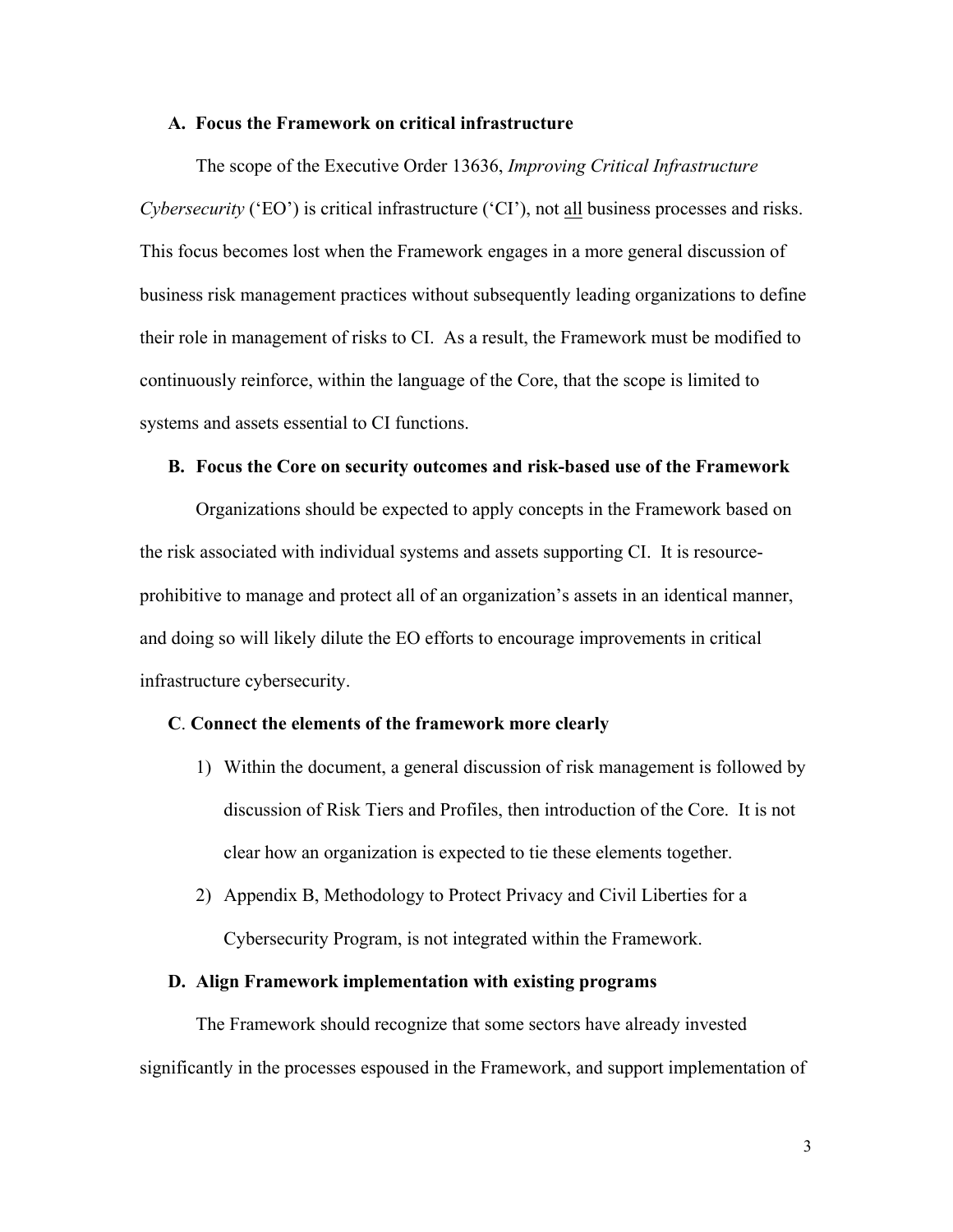the Framework in a manner that is consistent with established programs. Encouragement of coordination among Sector Specific Agencies (SSAs) in their implementation approaches will also benefit organizations with operations in multiple sectors by reducing complexity.

# **E. Focus the scope of the privacy and civil liberties content and integrate into the Framework**

 beyond addressing the cybersecurity concerns that were called for by the EO. Privacy and civil liberties are important considerations for the Framework because failure to consider these issues could constitute a barrier to adoption. Core cybersecurity processes and controls, however, must be implemented in a manner consistent with the organization's relative privacy risks and existing protection programs. The privacy program principles outlined in Appendix B are overly broad, do not factor relative risk or existing privacy programs, and for these reasons are likely to extend

## III. Comments

## **A. Focus the Framework on protection of critical infrastructure**

 based on the specific risks related to systems and assets that support CI as defined in the Throughout the Framework, organizations are asked to consider 'business purposes' and 'business objectives', which form an important foundation to a risk management program. The Framework needs to drive organizations to subsequently assess and act  $EO<sup>2</sup>$ . A risk-based approach focused on the systems and assets essential to critical

<sup>&</sup>lt;sup>2</sup> Critical infrastructure is defined as the "systems and assets, whether physical or virtual, so vital to the United States that the incapacity or destruction of such systems and assets would have a debilitating impact on security, national economic security, national public health or safety, or any combination of those matters." EO 13636 Sec. 2, Patriot Act of 2001.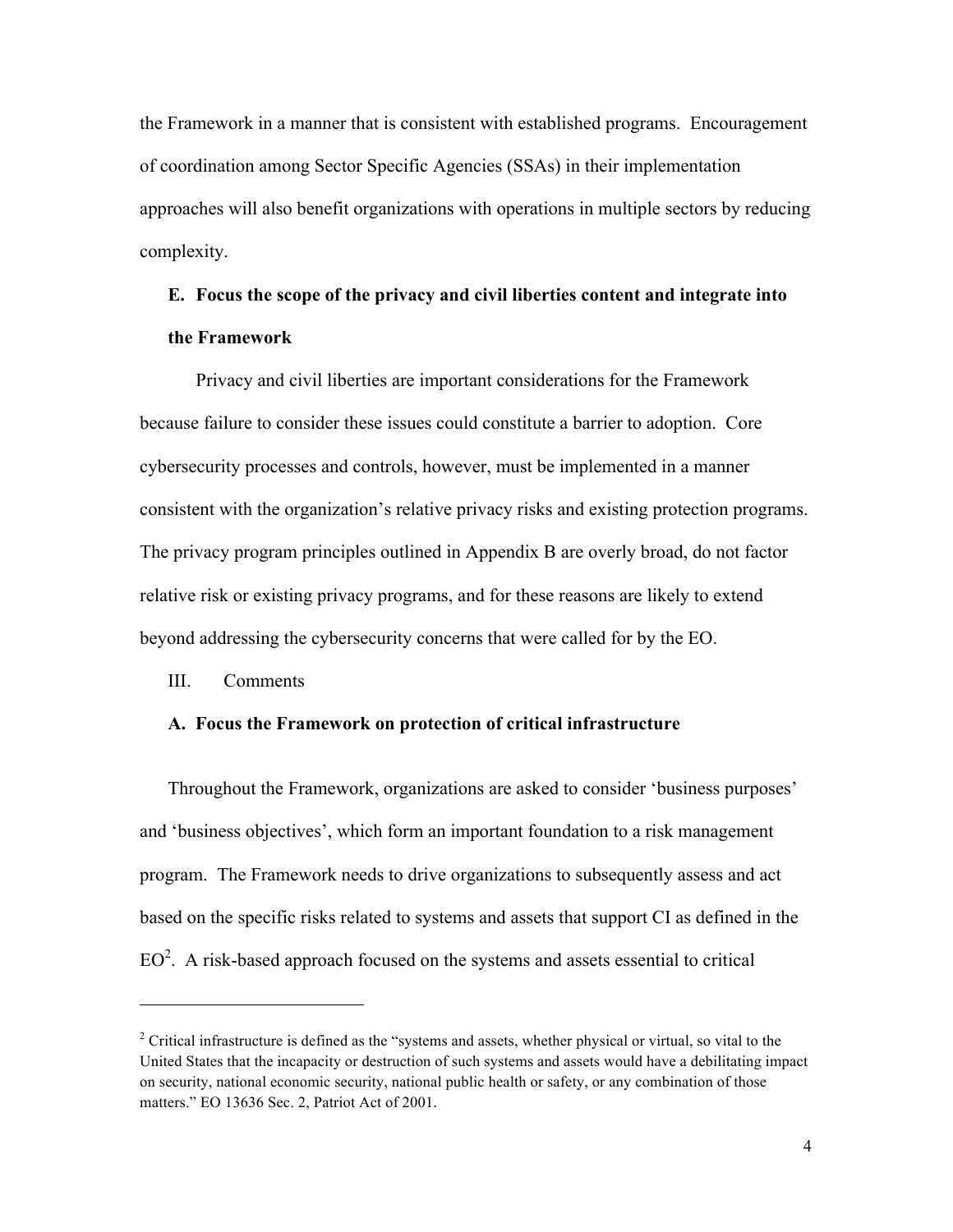infrastructure functions enables organizations to identify and prioritize the protection, detection, response, and recovery activities that will help improve critical infrastructure cybersecurity.

Not all systems and assets within each entity within the 16 critical infrastructure sectors are critical to the nation's economy, health, safety, and security and therefore not all systems and assets should be within the scope of the Framework.

 what is likely to be a substantial cost. An organization that does spread its limited Absent this clarification, organizations may interpret that all business systems and assets (not just those tied to CI) should follow the guidance within the Framework, at resources over all its business assets may not adequately protect the subset that are essential to critical infrastructure functions.

NIST should edit the document, as suggested in the Comments Template, to stress its application to CI. That includes adding qualifiers such as 'critical infrastructure' to the Category and Subcategory descriptions throughout the Core.

#### **B. Focus the Core on security outcomes and risk-based use of the Framework**

 confidentiality, availability and integrity of the nation's critical functions. The impact of the loss of CI functions provided through certain assets varies widely within an Once an organization has identified those systems and assets that support CI functions, it should further assess the risk associated with individual systems and groups of assets. Some assets supporting CI are more heavily relied upon than others for the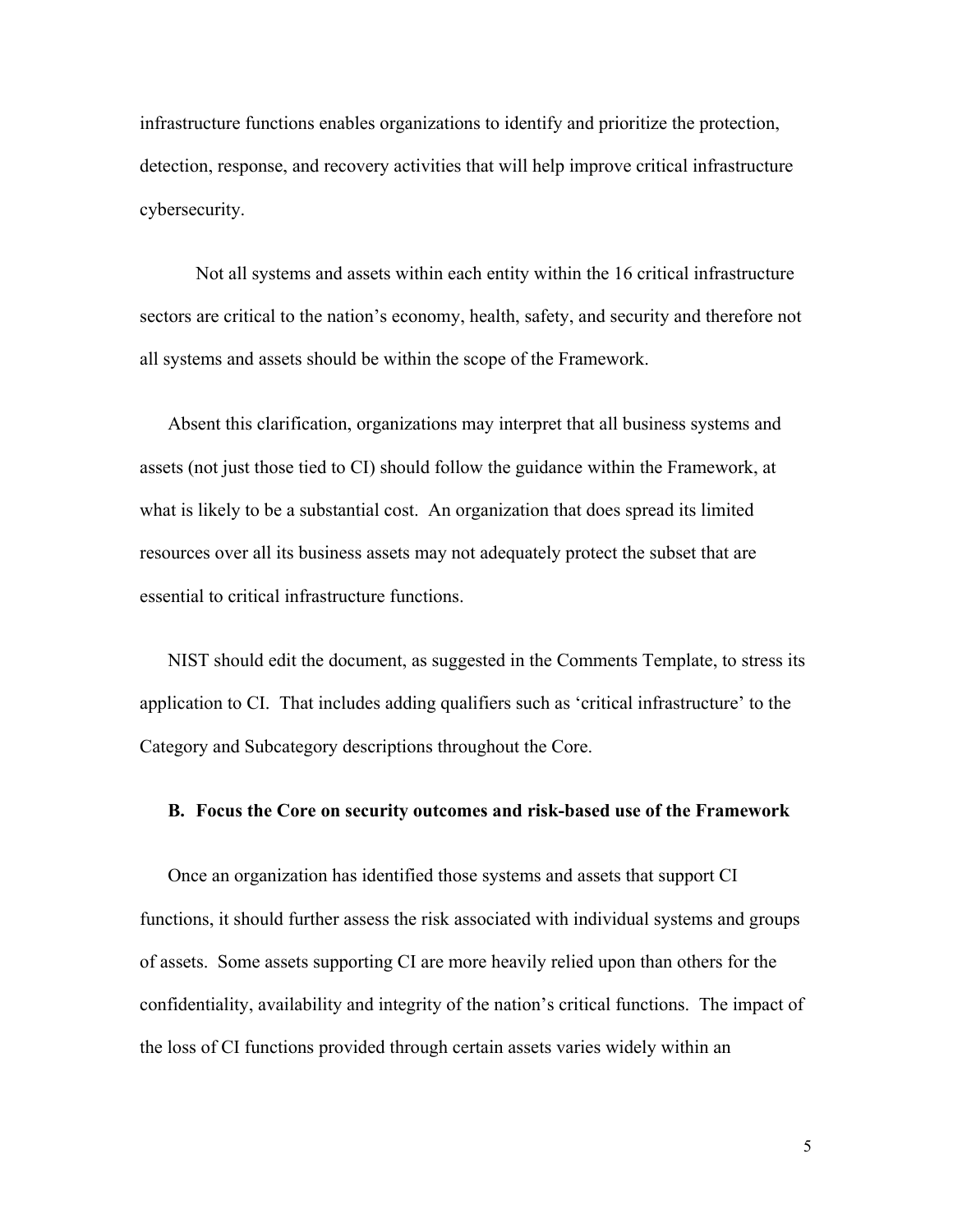organization, within a sector, and across sectors. Only through this further assessment of risk can an organization determine where its cybersecurity resources are best applied.

 vary due to the nature of CI risks associated with the organization and with the types of Similarly, the applicability of individual Core categories and subcategories will systems or assets supporting CI functions.

Our edits in the Comments Template suggest several areas where the Framework Core should specify outcomes from the application of processes and controls *based on risk*. Absent these qualifiers, organizations may balk at the expectation that they expend scarce resources protecting all systems, assets and information equally, including protecting business systems that are neither tied to nor required for the operation of critical infrastructure.

#### **C. Connect the elements of the framework more clearly**

- at the Subcategory level? An example might help to clarify the 1. The document starts with a general discussion of risk management, which is followed by the introduction of Risk Tiers and Profiles, without clearly identifying at what level an organization is expected to assess their Tier or establish a Profile. For example, section 3.2 indicates that a Profile should be used to describe the state of 'specific cybersecurity activities'. Are Subcategories assumed to contain 'activities', so the Profile would belong application of these components of the Framework.
- 2. Appendix B, Methodology to Protect Privacy and Civil Liberties for a Cybersecurity Program, is not integrated within the Framework. Often,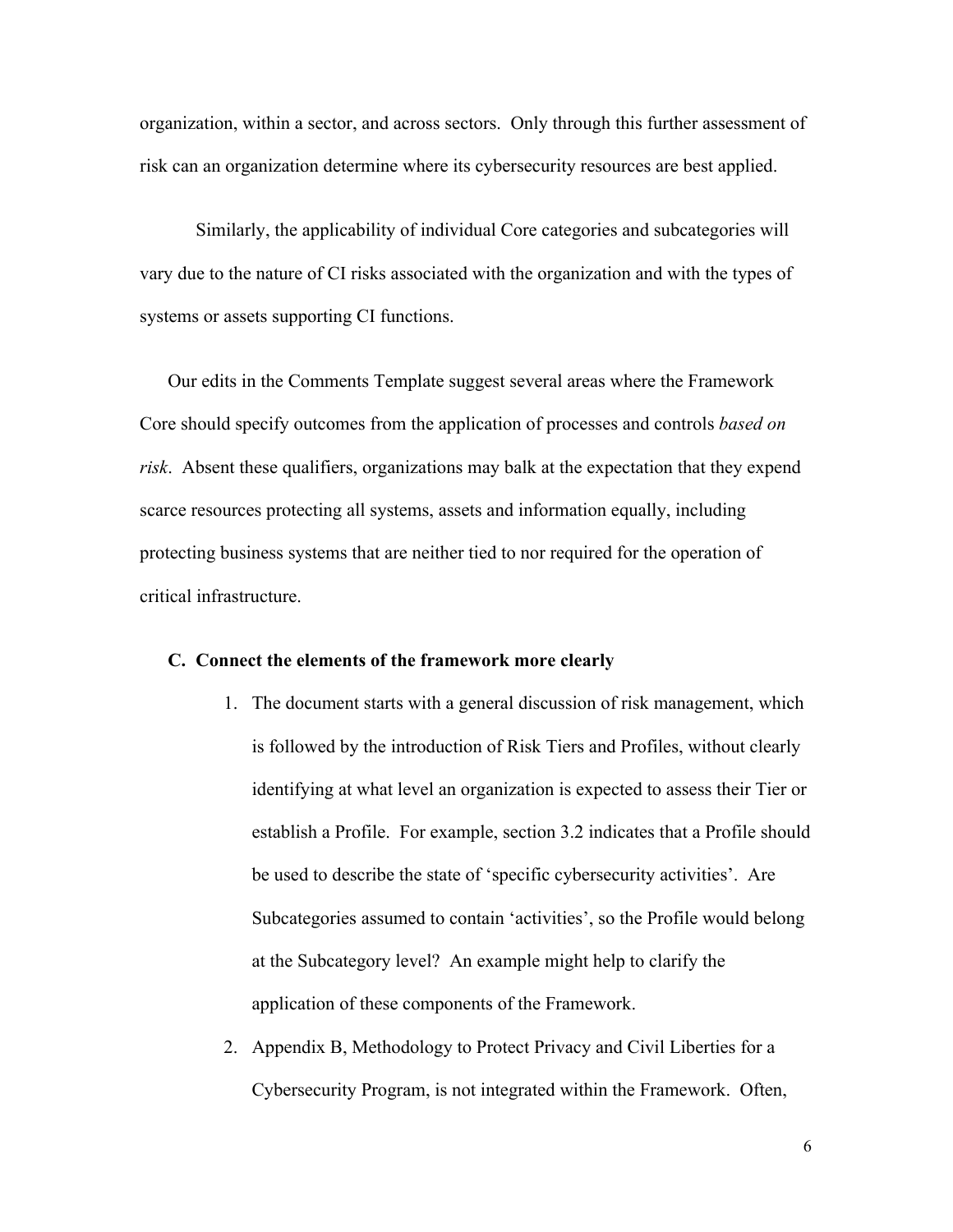organizations have separate IT security and privacy functions. Without more closely integrating the privacy elements with the Core, there is a risk that IT security professionals may not incorporate key privacy points buried in the Appendix.

## **D. Align Framework implementation with existing programs**

The Framework should recognize and reflect that some sectors have already implemented risk and maturity models and voluntary cybersecurity standards. In Section 3.0, NIST should encourage the sectors to coordinate with their Sector-Specific Agencies, through their Sector Coordinating Councils to review the Framework and develop implementation guidance to integrate existing and future efforts "to address sectorspecific risks and operating environments."<sup>3</sup> This will enable the Energy Sector to leverage and integrate cybersecurity improvements already underway into the Framework. Also, at the sector-level, cybersecurity risk management can be tailored to unique sector characteristics and leverage expertise from across the sector to increase efficiency and properly leverage asset owner and operator resources to use the Framework to reduce cyber risk to CI.

 distribution as well as natural gas transmission and distribution, we are subject to cyber As an investor-owned utility that provides electric generation, transmission and security requirements from multiple government agencies including:

08-09 • Nuclear: NRC (Nuclear Regulatory Commission) NEI (Nuclear Energy Institute)

 3

Executive Order 13636, Improving Critical Infrastructure Cybersecurity Sec. 8(b).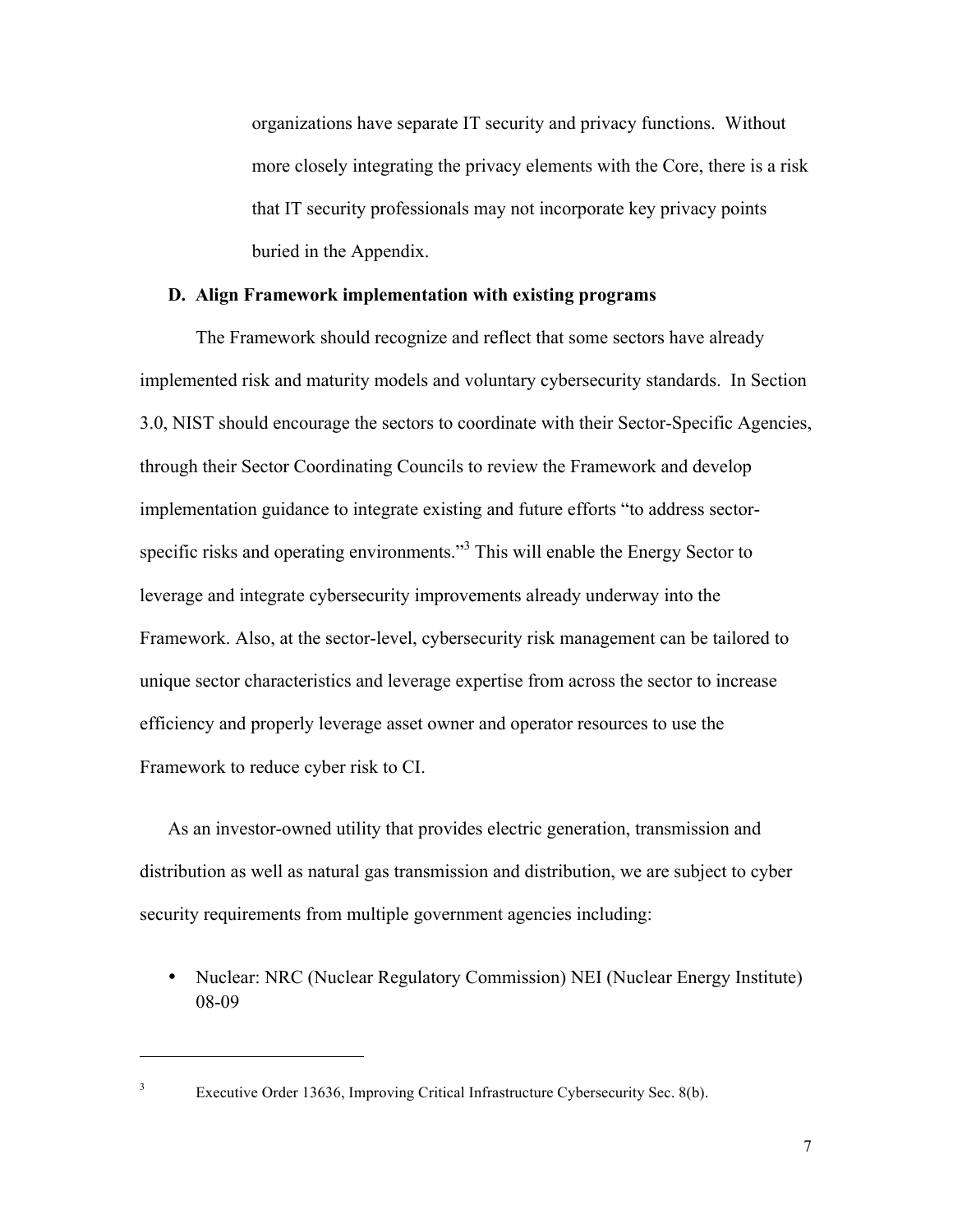- Program for Hydropower Projects • Electric: FERC/NERC CIP (Critical Infrastructure Protection), FERC Security
- Gas: Department of Homeland Security (DHS) Chemical Facility Anti-Terrorism Standards (CFATS), DHS/Transportation Security Agency Gas Pipeline Security Requirements
- and Accountability Act), additional *ad hoc* security information requests from • Corporate: Sarbanes-Oxley, PCI-DSS (Payment Card Institute Data Security Standard), HHS/HIPAA (Health & Human Services Health Insurance Portability state public utilities commissions and attorneys general, state data privacy and data breach regulations.

Additionally, state public utilities commissions may provide oversight of our cyber security performance through state level proceedings*.*

The extent of current regulation adds complexity to our security program and our operational environment. Within the document, encouraging simplification and synchronization of sector implementation plans will help organizations to devote more focused resources to analyzing and addressing specific CI security risks.

## **E. Focus the scope of the privacy and civil liberties content**

 Rather than focus on opportunities to minimize the privacy risks of the cybersecurity processes within the actual Framework, the Appendix B instead outlines the elements of a full-scale organizational privacy program that appears to operate independent of the Framework. This raises a number of concerns.

First, the program outlined in Appendix B does not appear to address variables in: (1) the type of data collected and related privacy risks; or (2) unique aspects of the organization's operations that impact the use of data. These are necessary components of developing a comprehensive and effective approach to privacy risk and appropriate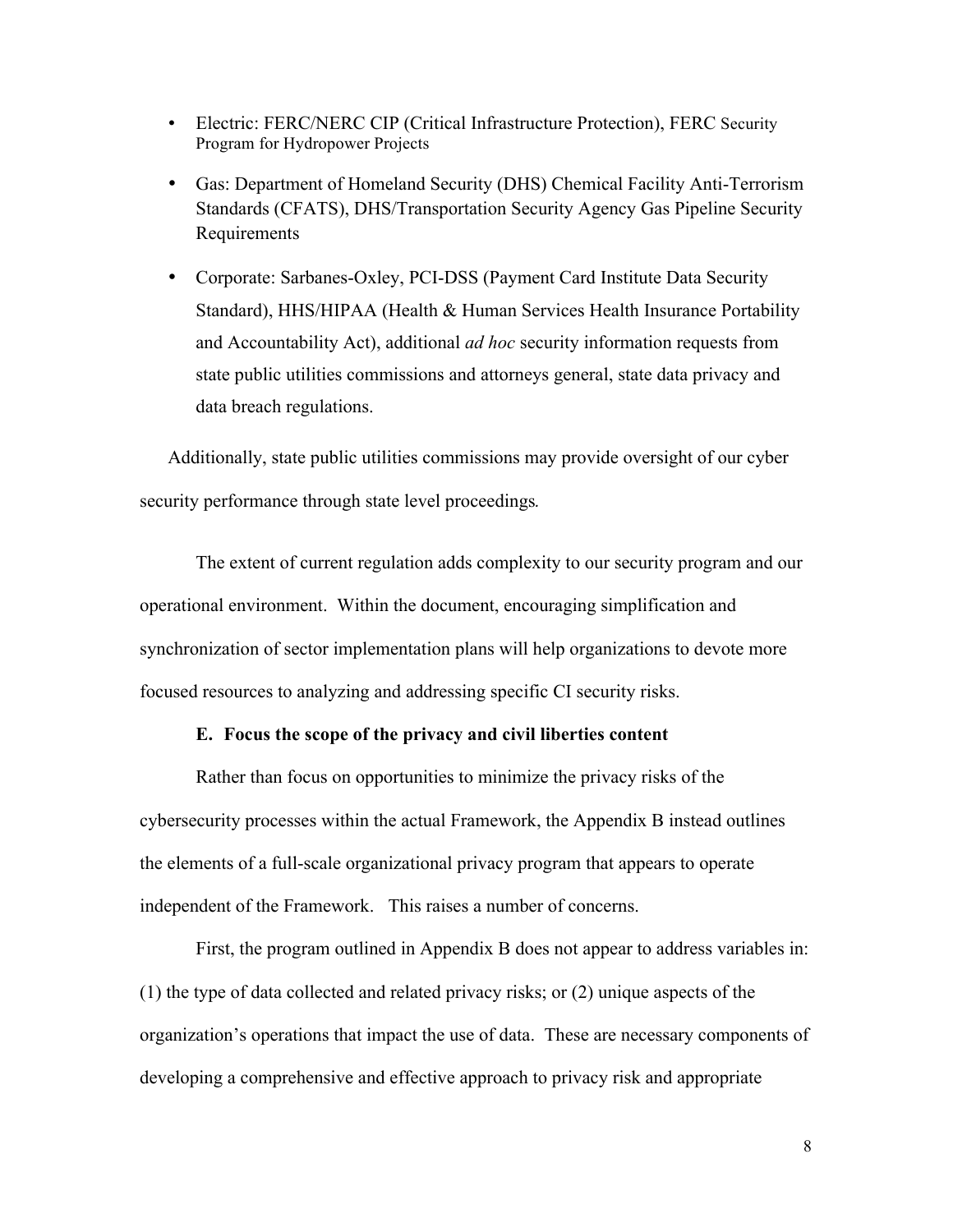information management. For this reason, Appendix B does not provide the necessary flexibility to work within an organization's existing privacy program and may create inefficiencies that could pose a barrier to adoption of the Framework.

 More troubling, the issues identified in Appendix B far exceeds the scope of the EO. Instead of focusing on where adoption of the Framework may intersect with an organization's existing privacy or information governance program, it assumes that a separate program is necessary. We believe that a more efficient and effective approach would be to identify points within the Framework where privacy may be impacted, and provide guidance on various ways to mitigate these issues. This would allow an organization to evaluate options based on the uniqueness of its own operations and its current privacy program before integrating these options directly into its implementation of the Framework.

 We recommend revisions to Appendix B that reflect the principles in the reflecting sentiment from a range of industries. The approach simplifies the content in alternative privacy methodology proposed by Harriet Pearson of Hogan Lovells, Appendix B by focusing on privacy considerations directly resulting from the cybersecurity activities described in the Framework.

 Glossary). The Framework should defer to sectors and individual organizations to use varies between sectors (as does the relative sensitivity and risk of that data), so a one-This alternative methodology also averts an otherwise expanded scope resulting from the proposed definition of 'Personally Identifiable Information' (Appendix E, definitions of protected information that are relevant for their environment and align with applicable legal and regulatory requirements. The data elements captured by entities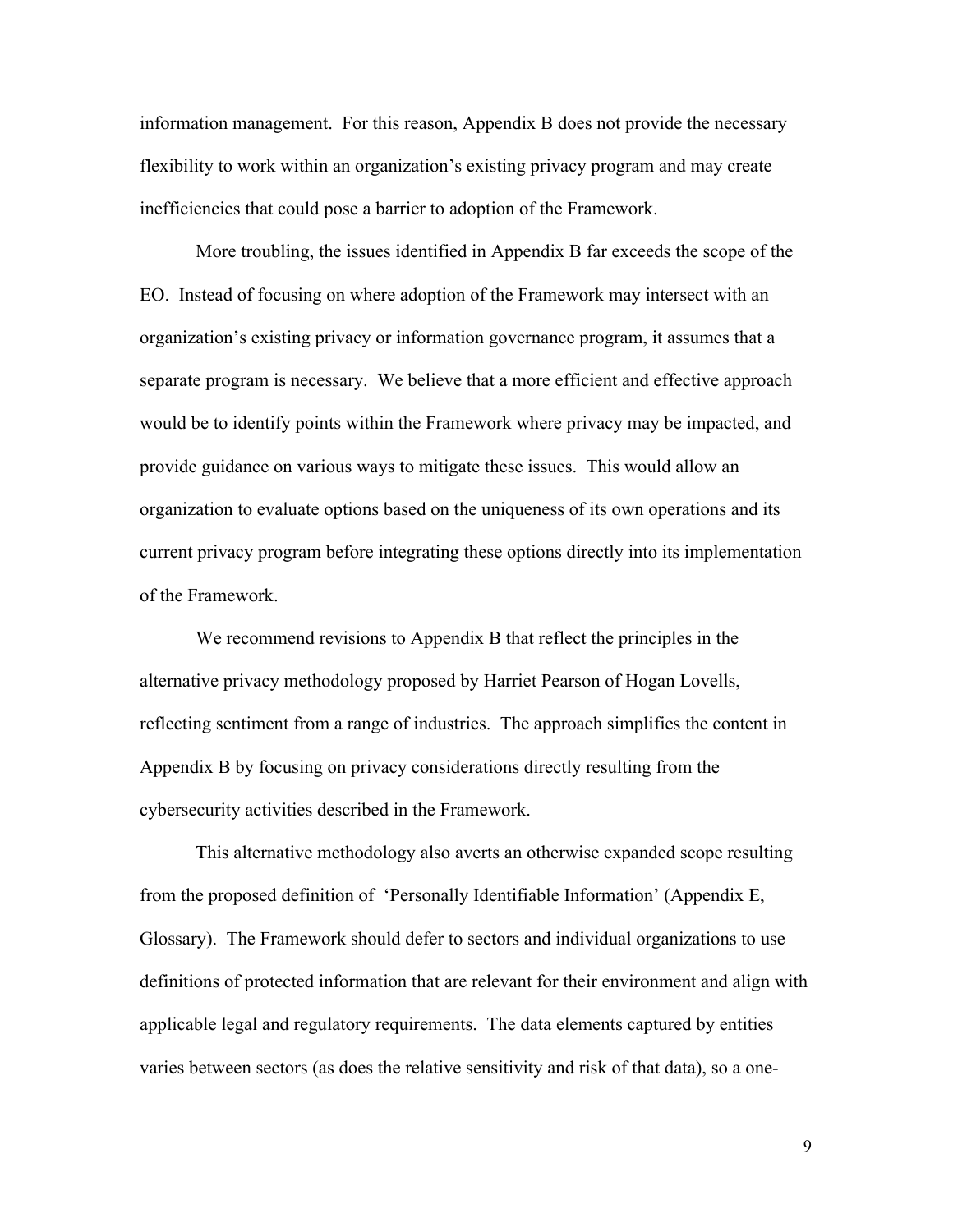size-fits-all definition of protected information or privacy requirements may prove burdensome without yielding incremental privacy/civil liberty protections.

## **CONCLUSION**

 regulation with respect to Cybersecurity, and like Xcel Energy, many utilities are already subject to regulation from many different federal agencies (e.g. Nuclear Regulatory The utility industry is unique in that it has been subject to NERC oversight and Commission, NERC). Acknowledging our dependencies on other CI sectors, we support efforts to drive improvements in cybersecurity in all sectors.

To encourage voluntary use of the Framework, NIST must make changes so that the document clearly communicates that:

- The scope of the framework is critical infrastructure
- The elements of the document (core, risk tiers, profiles and the appendices) clearly fit together so an organization understands how to apply the Framework
- organizations, systems and assets • Risk to CI functions drives the applicability of elements of the Core to different
- Sector-specific agencies will play a significant role in implementation of the Framework, resulting in minimal disruption of existing risk management and regulatory constructs within and across sectors
- • Cybersecurity activities will minimize impact to privacy and civil liberties.

 Xcel Energy appreciates NIST's careful consideration of these comments, those within the Comments Template, and the Energy Sector comments submitted by EEI.